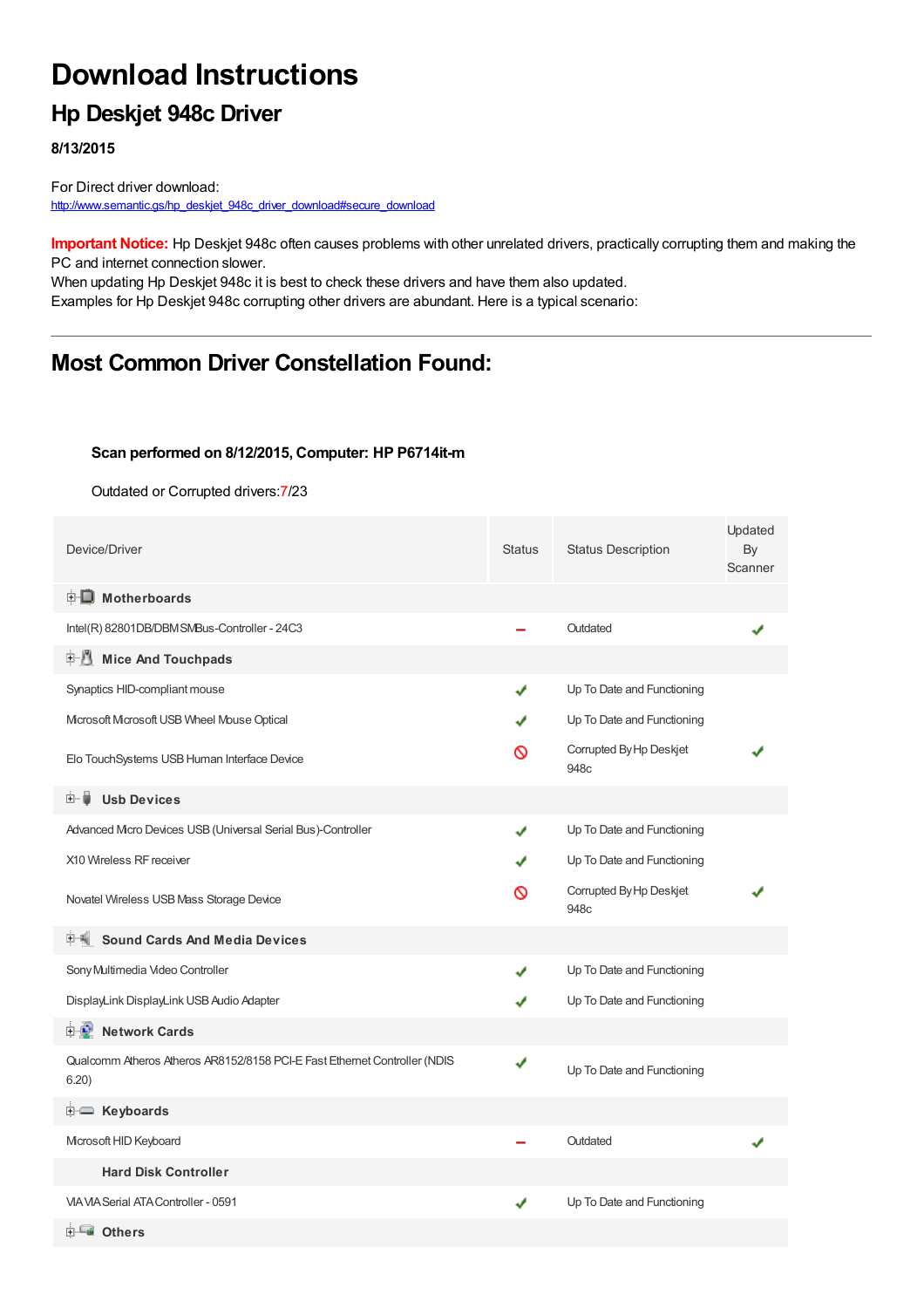| Nokia Nokia 5230 USB Phone Parent                                  | J | Up To Date and Functioning      |  |
|--------------------------------------------------------------------|---|---------------------------------|--|
| Datel Design & Development DSi AR HW Prog                          |   | Up To Date and Functioning      |  |
| Nokia Nokia USB OBEX                                               | ✔ | Up To Date and Functioning      |  |
| ULi Intel(R) 82801DB/DBMUSB 2.0 Enhanced Host Controller - 24CD    |   | Up To Date and Functioning      |  |
| Microsoft SDA Standard Compliant SD Host Controller                |   | Up To Date and Functioning      |  |
| <b>Cameras, Webcams And Scanners</b><br>D-10                       |   |                                 |  |
| Canon Canon MP160                                                  | ✔ | Up To Date and Functioning      |  |
| Video Cards                                                        |   |                                 |  |
| Intel(R) HD Graphics 4000                                          | ✔ | Up To Date and Functioning      |  |
| input Devices                                                      |   |                                 |  |
| Logitech USB Input Device (Logitech Download Assistant)            |   | Outdated                        |  |
| <b>E-1 Port Devices</b>                                            |   |                                 |  |
| Huawei Vodafone Mobile Broadband Diagnostics Port (Huawei) (COM23) | ✔ | Up To Date and Functioning      |  |
| <b>⊡ ■ Monitors</b>                                                |   |                                 |  |
| Sony Digital Flat Panel (1024x768)                                 | ଷ | Corrupted By Hp Deskjet<br>948c |  |
| <b>E-5</b> Mobile Phones And Portable Devices                      |   |                                 |  |
| <b>Acer NOKIA</b>                                                  | ଷ | Corrupted By Hp Deskjet<br>948c |  |

## **Hp Deskjet 948c Driver Models:**

| <b>Driver Model</b>                   | <b>Original Upload Last</b><br><b>Date</b> | <b>Modification</b> | <b>Driver File</b>                  | <b>File</b><br><b>Size</b> | <b>Most Compatible</b><br><b>Computer Model</b> | <b>Availabilty To</b><br><b>Scanner</b> |
|---------------------------------------|--------------------------------------------|---------------------|-------------------------------------|----------------------------|-------------------------------------------------|-----------------------------------------|
| <b>Hp Deskjet 948c</b><br>1.12033     | 12/11/2014                                 | 8/6/2015            | $-1.12033$ .exe                     |                            | 137kb Packard Bell Ixtreme M6639,               | ✔                                       |
| Hp Deskjet 948c<br>8002.12            | 1/27/2015                                  | 8/7/2015            | hp deskjet 948c-<br>8002.12.exe     |                            | 104kb MSIMS-6508,                               | ✔                                       |
| Hp Deskjet 948c J72677 1/3/2015       |                                            | 8/8/2015            | farboac-j72677.exe                  | 35kb                       | NEC PC-LL750NSB-YC,                             | ✔                                       |
| <b>Hp Deskjet 948c</b><br>81.1321.1   | 11/24/2014                                 | 8/7/2015            | hp_deskjet_948c-<br>81.1321.1.exe   | 55kb                       | HPRF772AA-ABF t3611.f.                          |                                         |
| <b>Hp Deskjet 948c</b><br>2.1082.12   | 12/15/2014                                 | 8/3/2015            | hp_deskjet_948c-<br>2.1082.12.exe   |                            | 181kb HP Pavilion dv9500 PC Notebook,           | ✔                                       |
| <b>Hp Deskjet 948c</b><br>2.11.11.173 | 12/19/2014                                 | 8/4/2015            | hp_deskjet_948c-<br>2.11.11.173.exe | 74kb                       | NEC NEC POWERMATE X8550,                        | ✔                                       |
| <b>Hp Deskjet 948c</b><br>2.13666     | 11/4/2014                                  | 8/4/2015            | hp_deskjet_948c-<br>2.13666.exe     | 89kb                       | Lenovo 7659W29,                                 |                                         |
| <b>Hp Deskjet 948c</b><br>222.178     | 9/23/2014                                  | 8/6/2015            | hp deskjet 948c-<br>222.178.exe     | 172kb                      | Toshiba Satellite L855-S5405,                   |                                         |
| Hp Deskjet 948c X779                  | 2/6/2015                                   | 8/5/2015            | r-x779.exe                          |                            | 146kb VOYAGEURPC Warranty 06/23/2014,           |                                         |
| <b>Hp Deskiet 948c</b><br>W82743      | 12/6/2014                                  | 8/6/2015            | hp_deskjet_948c-<br>w82743.exe      | 52kb                       | LGE500-KAPCAY,                                  |                                         |
| Hp Deskjet 948c X2823 9/17/2014       |                                            | 8/3/2015            | k-x2823.exe                         |                            | 102kb Lenovo ThinkPad SL510,                    | J                                       |
| <b>Hp Deskjet 948c</b><br>2.11.1800   | 1/19/2015                                  | 8/4/2015            | hp deskjet 948c-<br>2.11.1800.exe   |                            | 101kb Toshiba Satellite C850D-DSK,              |                                         |
| <b>Hp Deskjet 948c</b><br>2.11.1688   | 1/14/2015                                  | 8/2/2015            | qypt-2.11.1688.exe                  | 89kb                       | HPDC484A-ABA 894C,                              | ✔                                       |
| <b>Hp Deskjet 948c</b><br>L71.1799    | 1/6/2015                                   | 8/5/2015            | wewzkdp-l71.1799.exe                |                            | 199kb Transource RoadRunner NB-IH15G,           | ✔                                       |
|                                       |                                            |                     | .                                   |                            |                                                 |                                         |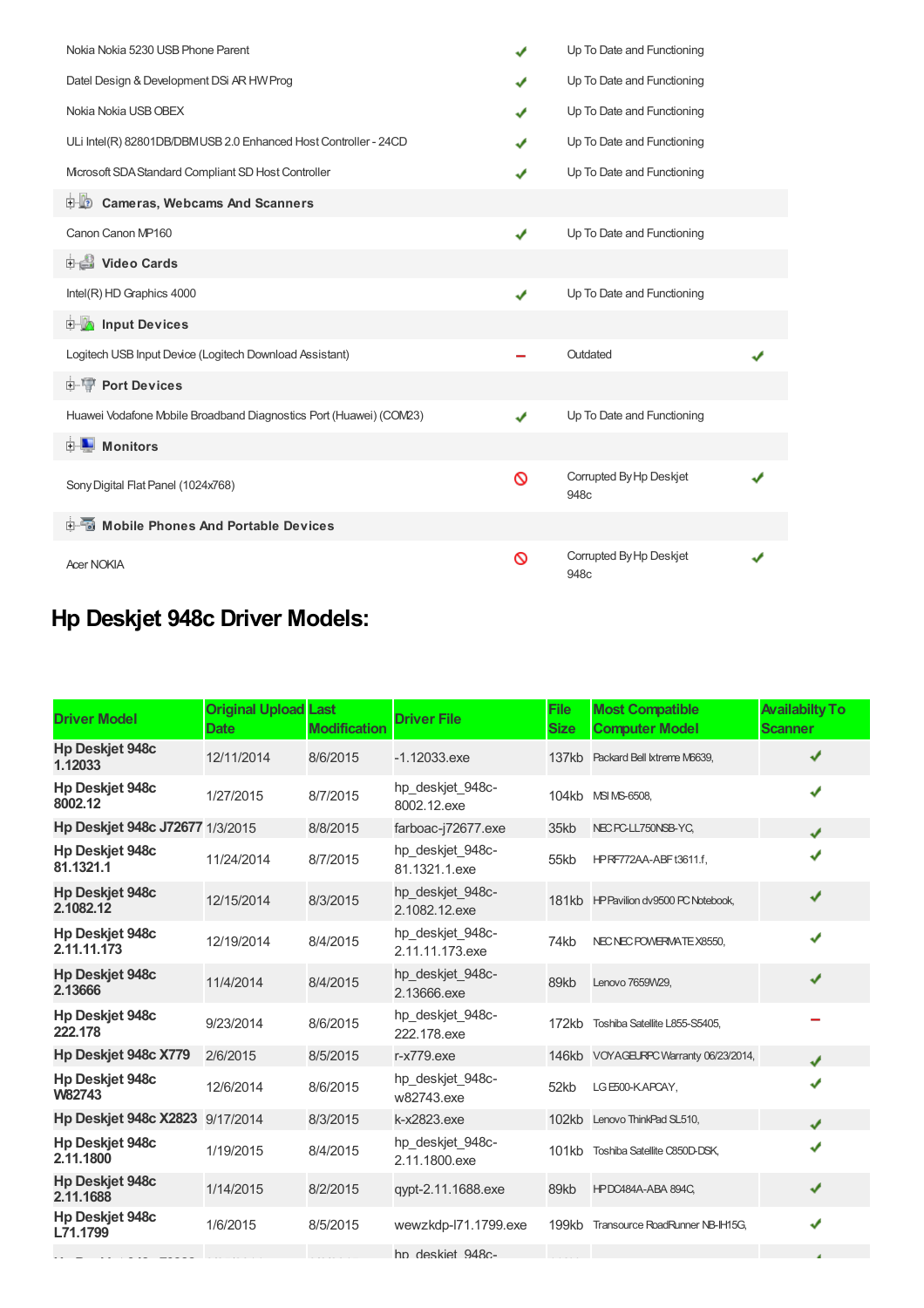|                                           |            |           | ip_aooiyor_olioo                     |        |                                      |   |
|-------------------------------------------|------------|-----------|--------------------------------------|--------|--------------------------------------|---|
| Hp Deskjet 948c 70382 8/25/2014           |            | 8/6/2015  | 70382.exe                            |        | 112kb ZEPTO Znote 6515WD,            | ✔ |
| <b>Hp Deskjet 948c</b><br>2.11.11.12.12.1 | 9/28/2014  | 8/5/2015  | wxl-2.11.11.12.12.1.exe              |        | 171kb NEC PC-MJ30DLZCA,              | ✔ |
| Hp Deskjet 948c 23708 2/4/2015            |            | 8/6/2015  | hp_deskjet_948c-<br>23708.exe        |        | 126kb Generic Generic,               | ✔ |
| <b>Hp Deskjet 948c</b><br>41.11.182       | 9/15/2014  | 8/3/2015  | hp_deskjet_948c-<br>41.11.182.exe    | 42kb   | LG R580-L.B241P1,                    | ✔ |
| <b>Hp Deskjet 948c</b><br>41.102.17       | 1/7/2015   | 8/6/2015  | hp_deskjet_948c-<br>41.102.17.exe    |        | 129kb Sony VGX-XL2A,                 | ✔ |
| <b>Hp Deskjet 948c</b><br>21.1777         | 11/8/2014  | 8/7/2015  | Ic-21.1777.exe                       |        | 160kb Fujitsu D2812-A1,              | ✔ |
| <b>Hp Deskjet 948c</b><br>2.132.174       | 8/25/2014  | 8/2/2015  | hp_deskjet_948c-<br>2.132.174.exe    |        | 123kb Packard Bell IMEDIA MC 9601,   | ✔ |
| Hp Deskjet 948c S2042 1/10/2015           |            | 8/5/2015  | hp_deskjet_948c-<br>s2042.exe        | 37kb   | Buympc TRANSPORT T2500 154 E,        | ✔ |
| <b>Hp Deskjet 948c</b><br><b>B70620</b>   | 11/3/2014  | 8/6/2015  | hp_deskjet_948c-<br>b70620.exe       |        | 203kb Sony VGN-FW54E,                | ✔ |
| <b>Hp Deskjet 948c</b><br>1.11.12.183     | 8/14/2014  | 8/8/2015  | hp_deskjet_948c-<br>1.11.12.183.exe  | 79kb   | HPFJ470AAR-ABA m9357c,               | ✔ |
| <b>Hp Deskjet 948c</b><br>73662.1         | 10/15/2014 | 8/9/2015  | hp_deskjet_948c-<br>73662.1.exe      | 76kb   | Fujitsu FMVF56HDWY,                  | ✔ |
| Hp Deskjet 948c<br>4381.17                | 10/17/2014 | 8/2/2015  | hp_deskjet_948c-<br>4381.17.exe      |        | 115kb Sony IRX-4390UCOE,             | ✔ |
| <b>Hp Deskjet 948c</b><br>2.11.1930       | 12/12/2014 | 8/4/2015  | hp_deskjet_948c-<br>2.11.1930.exe    |        | 127kb MAXDATA PRO6105M,              | ✔ |
| <b>Hp Deskjet 948c</b><br>31.12.173       | 8/21/2014  | 8/7/2015  | hp_deskjet_948c-<br>31.12.173.exe    | 61kb   | Fujitsu FMVFE90DBY,                  | ✔ |
| <b>Hp Deskjet 948c</b><br>21.1744         | 10/10/2014 | 8/7/2015  | hp_deskjet_948c-<br>21.1744.exe      |        | 109kb LG N550-PE50K,                 | ✔ |
| Hp Deskjet 948c J23784 12/1/2014          |            | 8/5/2015  | hp_deskjet_948c-<br>j23784.exe       | 183kb, |                                      | ✔ |
| Hp Deskjet 948c J23963 12/25/2014         |            | 8/8/2015  | hp_deskjet_948c-<br>j23963.exe       |        | 163kb ASUS G70S,                     | ✔ |
| <b>Hp Deskjet 948c</b><br>L1.11.11.183    | 11/29/2014 | 8/6/2015  | hp_deskjet_948c-<br>11.11.11.183.exe | 58kb   | MSI AS-B05011,                       |   |
| <b>Hp Deskjet 948c</b><br>1331.149        | 9/29/2014  | 8/5/2015  | hp_deskjet_948c-<br>i331.149.exe     | 76kb   | HP P6635c,                           | ✔ |
| Hp Deskjet 948c<br>X43826                 | 9/22/2014  | 8/3/2015  | hp_deskjet_948c-<br>x43826.exe       |        | 192kb HP23-a030a,                    | ✔ |
| Hp Deskjet 948c 402.10 12/25/2014         |            | 8/8/2015  | t-402.10.exe                         | 98kb   | HPHP Envy 13 Notebook PC,            | ✔ |
| <b>Hp Deskjet 948c</b><br>1.13839         | 9/7/2014   | 8/3/2015  | hp_deskjet_948c-<br>1.13839.exe      | 63kb   | Compaq EK346AA-ABZ SR1637IT<br>ПЪ40, |   |
| <b>Hp Deskjet 948c</b><br>2.1062.17       | 10/16/2014 | 8/4/2015  | hp_deskjet_948c-<br>2.1062.17.exe    | 95kb   | NEC PC-LL550MG1J,                    | ✔ |
| <b>Hp Deskjet 948c</b><br>1.11.171.18     | 1/8/2015   | 8/5/2015  | hp_deskjet_948c-<br>1.11.171.18.exe  |        | 170kb Sony VGNBZ579N03,              | ✔ |
| <b>Hp Deskjet 948c</b><br>2.101.132.1     | 1/16/2015  | 8/9/2015  | hp_deskjet_948c-<br>2.101.132.1.exe  |        | 137kb Sony VGN-FZ32G,                | ✔ |
| <b>Hp Deskjet 948c</b><br>2.10331.1       | 9/16/2014  | 8/7/2015  | hp deskjet 948c-<br>2.10331.1.exe    | 94kb   | Toshiba SATELLITE C50-A-14V,         | ✔ |
| <b>Hp Deskjet 948c</b><br>21.1491.1       | 1/17/2015  | 7/31/2015 | int-21.1491.1.exe                    |        | 139kb NECPC-MY28VLZEDX8F,            | ✔ |
| <b>Hp Deskjet 948c</b><br>W1.121.192      | 8/26/2014  | 8/1/2015  | hp_deskjet_948c-<br>w1.121.192.exe   | 21kb   | Sony VGN-FW46S,                      | ✔ |
| Hp Deskjet 948c 32799 8/1/2014            |            | 8/3/2015  | hp_deskjet_948c-<br>32799.exe        |        | 117kb HPKJ253AA-ABD a6355.de,        | ✔ |

## **Typical Driver constellation for scanned computers:**

**Data derived from 852 scans made on these 490 computers from 12/22/2014 to 7/31/2015:**